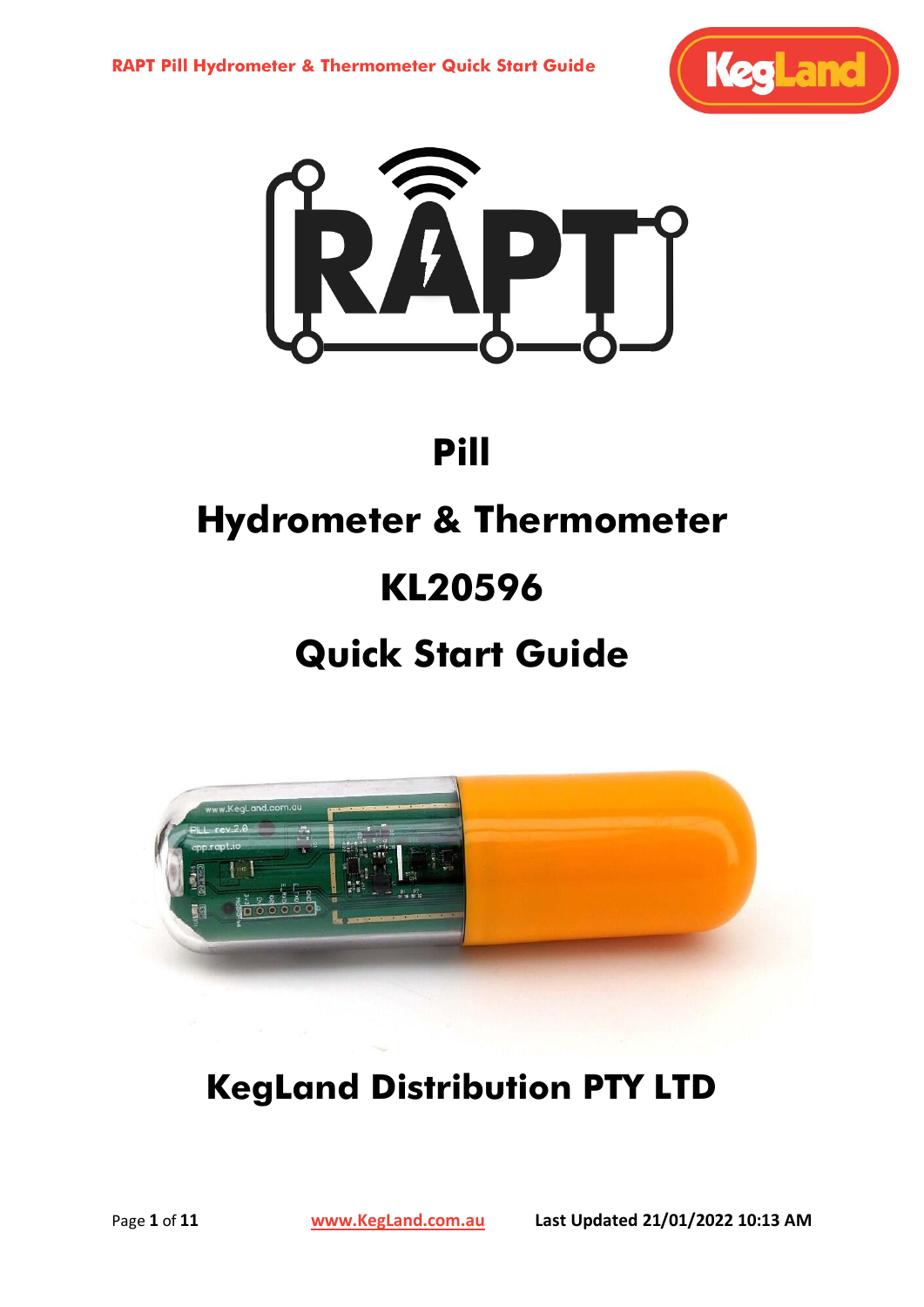

### **IMPORTANT**

- **Fully Charge the Li-ion battery after installation before first time use by plugging a USB-C cable into the USB-C charging port on the circuit board until the RED charging LED turns off. This allows the device to calibrate and correctly determine the remaining battery charge.**
- **Incorrect battery orientation can damage the circuit board.**
- **Always leak test your RAPT Pill by submerging in water prior to sanitising and dropping in your fermenter**
- **Only use KegLand approved cleaners such a[s StellarOxy](https://www.kegland.com.au/stellaroxy-100-sodium-percarbonate.html) an[d StellarClean](https://www.kegland.com.au/stellarclean-pbw-powerful-brewing-wash-brewery-cleaner-beer-line-cleaner-keg-wash.html) and sanitisers such a[s StellarSan](https://www.kegland.com.au/phosphoric-acid-blend-sanitiser-500ml-starsan.html) o[r Phosphoric Acid.](https://www.kegland.com.au/pure-phosphoric-acid-85-pure-500ml.html)**

The battery may come preinstalled in the RAPT Pill Hydrometer. If that is the case you will need to remove the blue plastic strip which prevents the battery from completing a connection and draining during shipping.



# **Battery Installation (If required)**

Only use KegLand approved 18650 rechargeable Lithium-ion batteries [\(KL26734\)](https://www.kegland.com.au/lithium-ion-rechargeable-battery-3200mah-18650-3-60v.html). The RAPT Pill Hydrometer has been calibrated according to the weight and density of these specific Li-ion batteries. If non-approved batteries are used this may alter the accuracy of the RAPT Pill hydrometer meaning that it will need to be re-calibrated.

To install the Li-ion battery unscrew the housing by rotating the coloured half of the housing counter clockwise. Then follow the (+) and (-) inscriptions on the battery and battery housing on circuit board to ensure you install the battery in the correct orientation.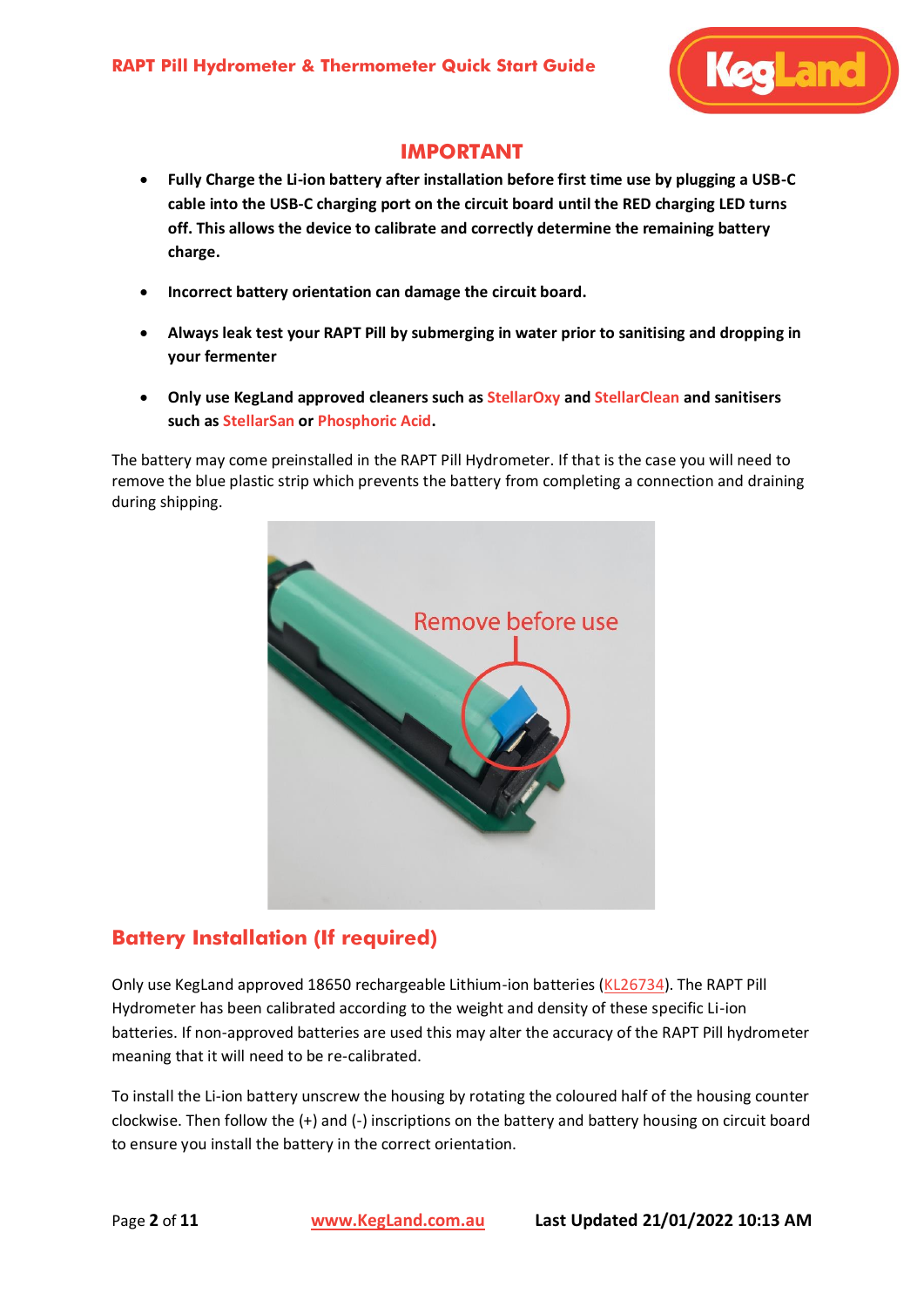

Once installed ensure your battery has good contact with the terminals. After installing the battery rotate it slightly within the battery holder to ensure it has good contact.

**Important: Once you have installed the Li-ion FULLY charge the battery before first time use by plugging a USB-C Cable into the USB-C Charging port on the circuit board. (USB-C cable NOT included). The RED charging LED will turn off when the RAPT PILL is fully charged and plugged into USB-C.**



**Important: Incorrect battery orientation can damage the circuit board. This will not be covered by warranty.**

### **LED INDICATORS**

The RAPT Pill Hydrometer features two onboard LEDs

### **CHARGING LED (RED):**

- Solid Red when plugged into USB type-C Charging
- Light Off when plugged into USB type-C –Fully Charged

### **ESP LED (GREEN):**

- Flashing Green flashes when the captive portal is enabled
- Solid Green when the device is awake and submitting telemetry (typically on for 20-30 seconds)

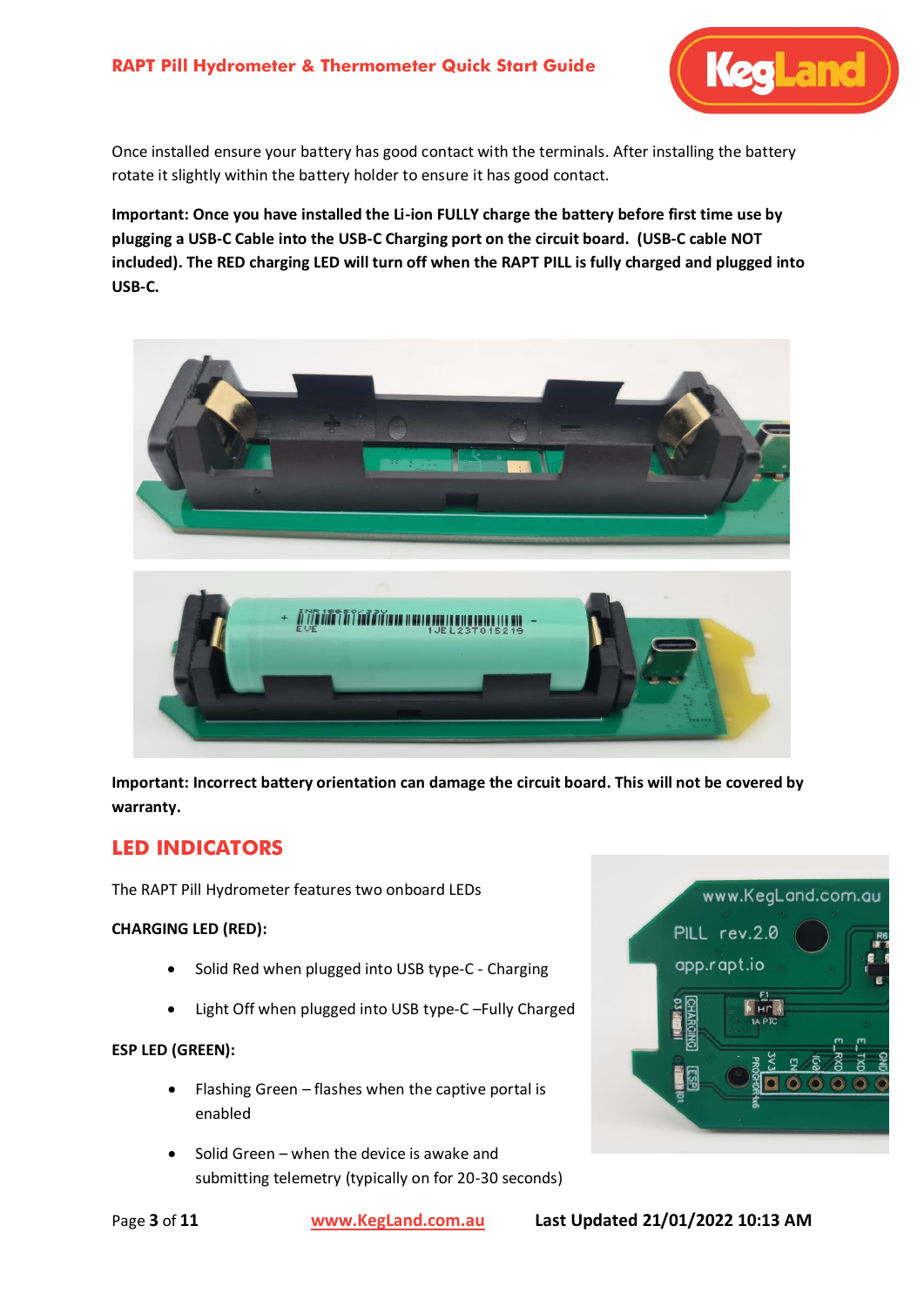

### **SIGN UP FOR A RAPT ACCOUNT**

To utilise the Wi-Fi connectivity of the RAPT Pill Hydrometer you will need to sign up for an account on the RAPT portal. This will allow you to track and monitor your specific gravity and fermentation temperature in real time.

1. Sign up for an account on the RAPT portal.

### https://app.rapt.io/

2. Once signed up log in to your account on the RAPT portal.

# **CONNECT THE RAPT PILL TO YOUR WIFI AND REGISTER THE DEVICE**

### **How to connect a RAPT Pill to your Wifi**

- 1. Plug your Rapt Pill into a charger or computer with a USB-C cable (not included)
- 2. On your smart phone or tablet, open your Wifi settings and connect to the "RAPT Pill XXX" Access Portal (AP) using the password "kegland1"
- 3. Your device should automatically open a browser to the Pill Access Portal
- 4. Select your Wifi access point, enter your wifi password and select **Join**. This will connect your Pill to your wifi network.
- 5. Once you have joined, click on the **Registration** link to see your **MAC address** and **User Code**. Write both of these down or copy them on your device. You will need to enter the MAC address and User Code to register your Pill with the RAPT Portal.

# **How to Register a RAPT Pill to the RAPT Cloud**

- 1. Ensure your RAPT Pill is connected to your Wifi (above). Note if you click on your wifi network, you can note the IP address of the Pill. This can be used to access the Pill AP in a browser.
- 2. Ensure you are logged in to the RAPT Portal [\(www.app.rapt.io\)](http://www.app.rapt.io/) on a device that is connected to the same wifi network as the Pill you are registering.
- 3. In the RAPT Portal select **Add New Device**. Select **RAPT Pill (Digital Hydrometer)** from the drop down. Select **Next** after ensuring that your Pill is connected to your wifi network as above.
- 4. Enter the **MAC address** and **User Code** when prompted in the required fields, then select Next.
- 5. Congratulations! Your RAPT Pill is connected to wifi and registered to your RAPT Portal.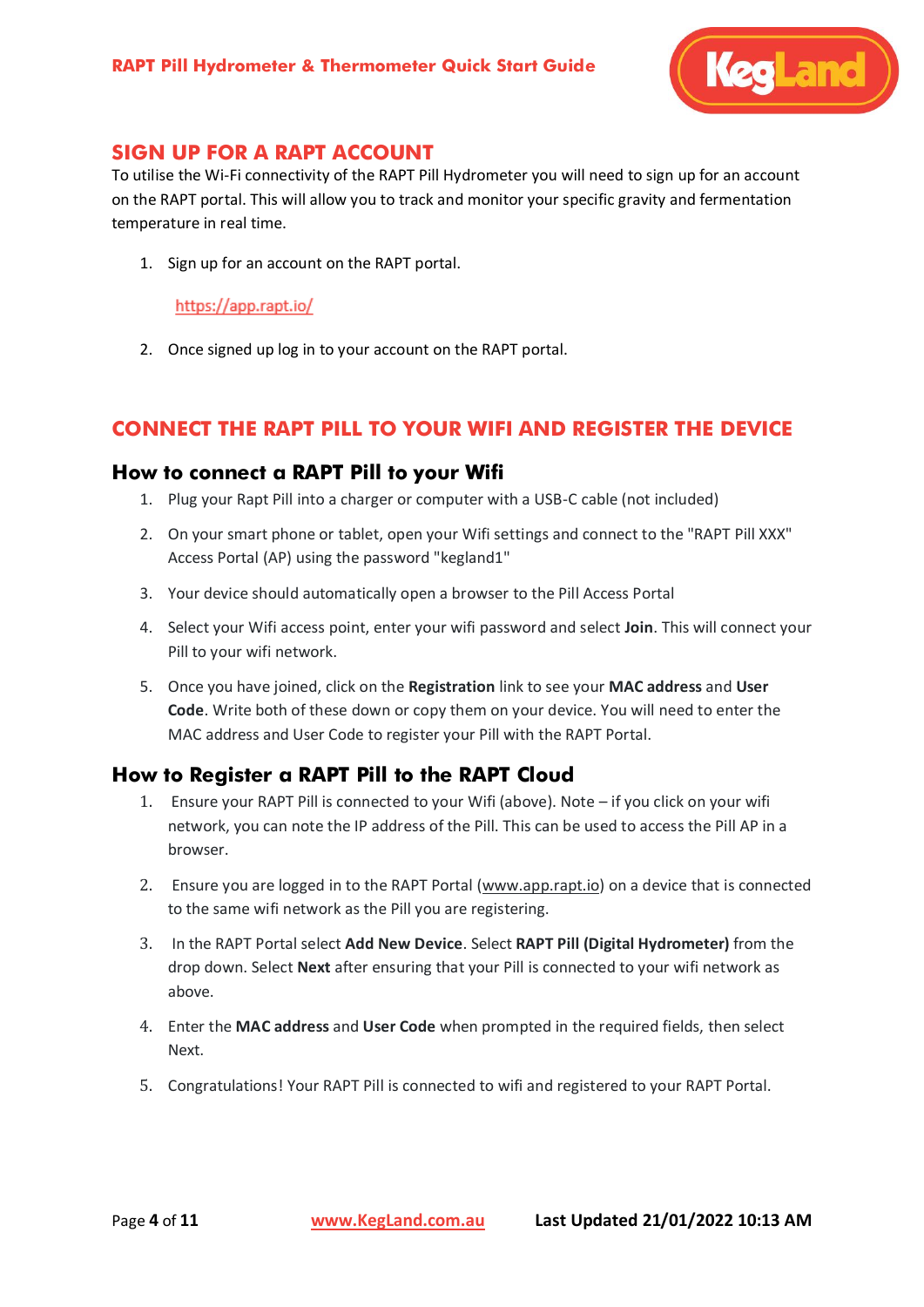

### **How to Pair your RAPT Pill with another RAPT device**

- 1. Ensure your RAPT Pill is connected to your Wifi
- 2. Click on the Edit Button for your RAPT Pill in the RAPT Portal
- 3. Select "Paired Device"
- 4. Choose the RAPT device you wish to pair with
- 5. Click Save to finish.

**NOTE: Only ONE RAPT Pill will be displayed on the paired device (such as a RAPT Fermentation Chamber). The telemetry for each Pill is viewable in the RAPT Portal separately.**

### **TROUBLESHOOTING REGISTRATION AND TELEMETRY**

The default setting for telemetry is 60 minutes. As a result, you will not see telemetry in the RAPT Portal right away. Should the telemetry data not appear, then you may need to re-register your RAPT Pill with the RAPT Portal.

### **How to Re-Register Your RAPT Pill**

- 1. Connect the Pill via USB-C cable. Access the Pill Access Point by entering the Pill's IP address in a browser window, or connect to the Pill AP using your phone. (See **How To Connect A RAPT Pill** To Your Wifi above)
- 2. Go to the **Registration** tab in your Pill AP
- 3. Click the **Clear Registration** button, and wait a couple of seconds for a new **User Code** to be generated
- 4. In a separate browser tab, open the RAPT Portal (app.rapt.io)
- 5. Click on the **Edit** button of the RAPT Pill Hydrometer that you wish to re-register.
- 6. Go to the **Troubleshooting** tab
- 7. Click the **Reset Device Authentication** button
- 8. When prompted, enter the new user code that was generated and click **Save**. Your RAPT Pill should now be registered successfully.

If you are still experiencing issues, please contact [beer@kegland.com.au](mailto:beer@kegland.com.au) for further assistance.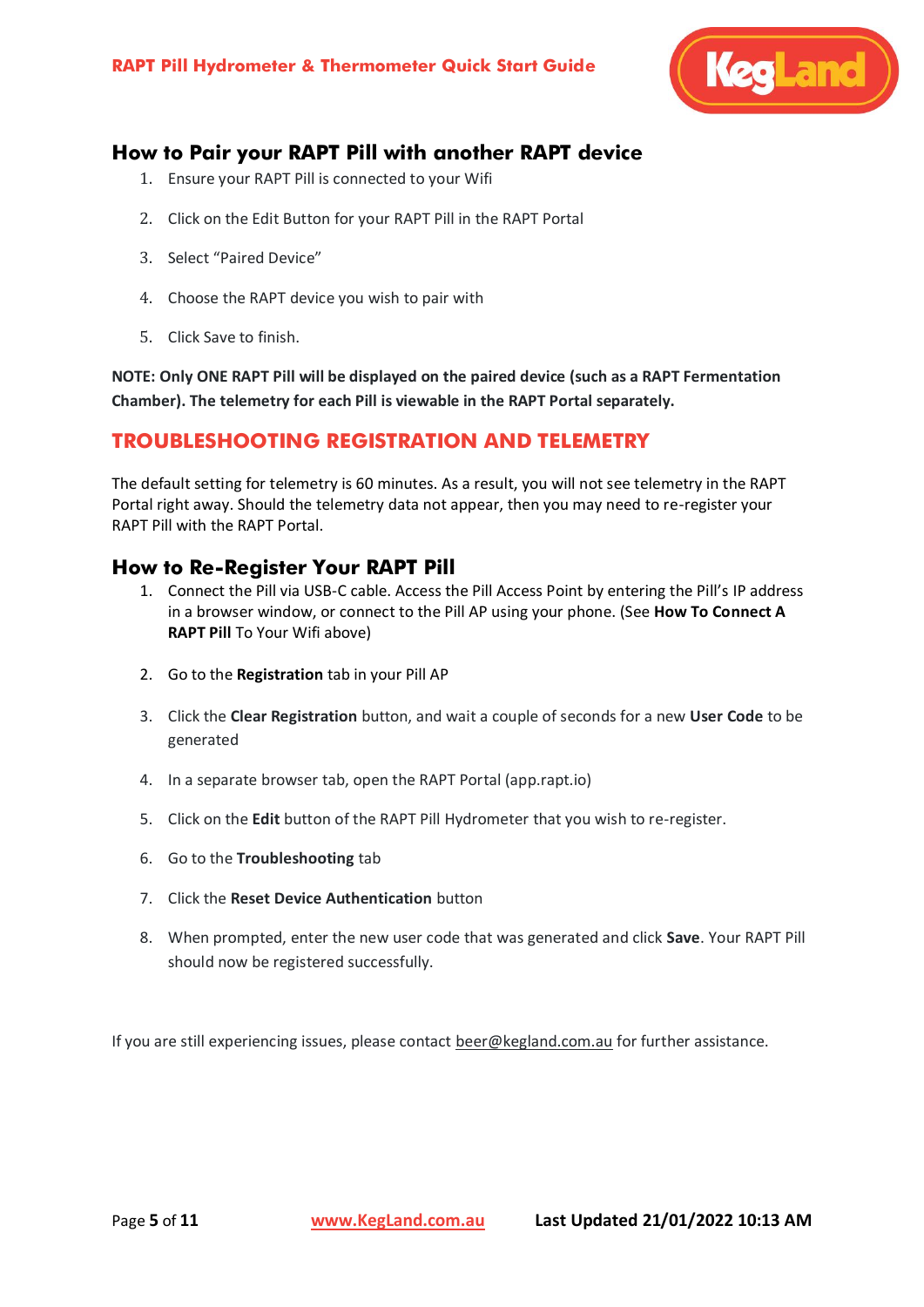

# **INSTALL THE CIRCUIT BOARD AND ASSEMBLE YOUR DEVICE**

When installing the circuit board into the housing it is important to insert the circuit board in the correct orientation to ensure the correct weight distribution for accurate readings. The yellow end of the circuit board should be inserted into the yellow housing as shown below.



Once the circuit board has been inserted into the yellow housing, screw the two housings together hand-tight until both o-rings are hidden to ensure formation of a hermetic seal.



# **Both O-rings sealing on face of coloured housing**

Page **6** of **11 [www.KegLand.com.au](https://www.kegland.com.au/) Last Updated 21/01/2022 10:13 AM**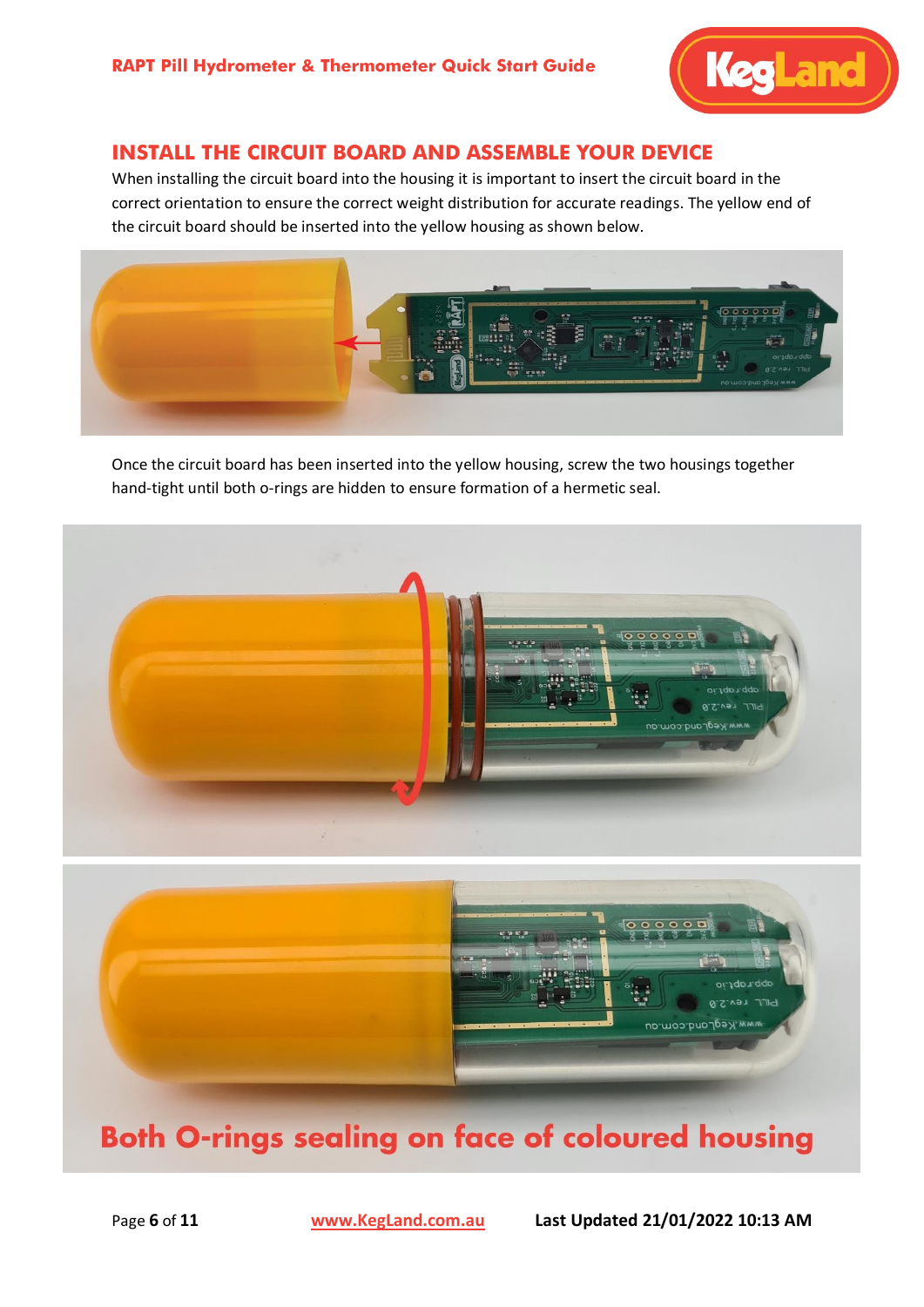

# **SLEEP MODE**

The RAPT Pill Hydrometer will enter sleep mode when the device is in a horizontal orientation. It will automatically wake up when its orientation is changed indicated by the illumination of a green light on the circuit board.

When not in use ensure the RAPT pill hydrometer is in a horizontal orientation to ensure it remains asleep.

# **OPERATION INSTRUCTIONS**

Your RAPT Pill Hydrometer comes pre-calibrated and ready to go after charging, assembly and device registration. For calibration steps refer to the [Calibration](#page-7-0) section below.

- 1. Submerge your RAPT Pill hydrometer in a glass of pint water to test for leaks prior to placing into your fermenter.
- 2. Sanitise your RAPT Pill Hydrometer with an approved sanitiser such as [StellarSan](https://www.kegland.com.au/phosphoric-acid-blend-sanitiser-500ml-starsan.html) or [Phosphoric Acid](https://www.kegland.com.au/pure-phosphoric-acid-85-pure-500ml.html) which has been correctly diluted according to the instructions on the sanitiser's container.
- 3. Drop your RAPT Pill Hydrometer into your fermenter to monitor the specific gravity and temperature of your brew in real time which is relayed to the RAPT portal for logging.

### **UPDATING FIRMWARE**

### **Your RAPT Pill will check and install for firmware updates when plugged in to USB power with a USB-C cable (not supplied).**

To check the firmware on your Pill, plug the Pill in with a USB-C cable then open the Pill Access Portal by connecting to the Access Point on your phone or tablet or through the Pill IP address.

- 1. Plug your Pill in to USB power with a USB-C cable.
- 2. Connect to the Pill Access Point with your phone or tablet or through the Pill IP address.
- 3. Navigate to the **Diagnostics** page
- 4. Check that your Pill is running the latest firmware.
- 5. If a firmware update is available, this will be updated automatically when the Pill is plugged in to USB with a USB-C cable (not supplied).
- 6. To check and update manually in the event that this is not up to date, press the **DO OTA UPDATE** button. Your device will automatically download and update the most current available firmware.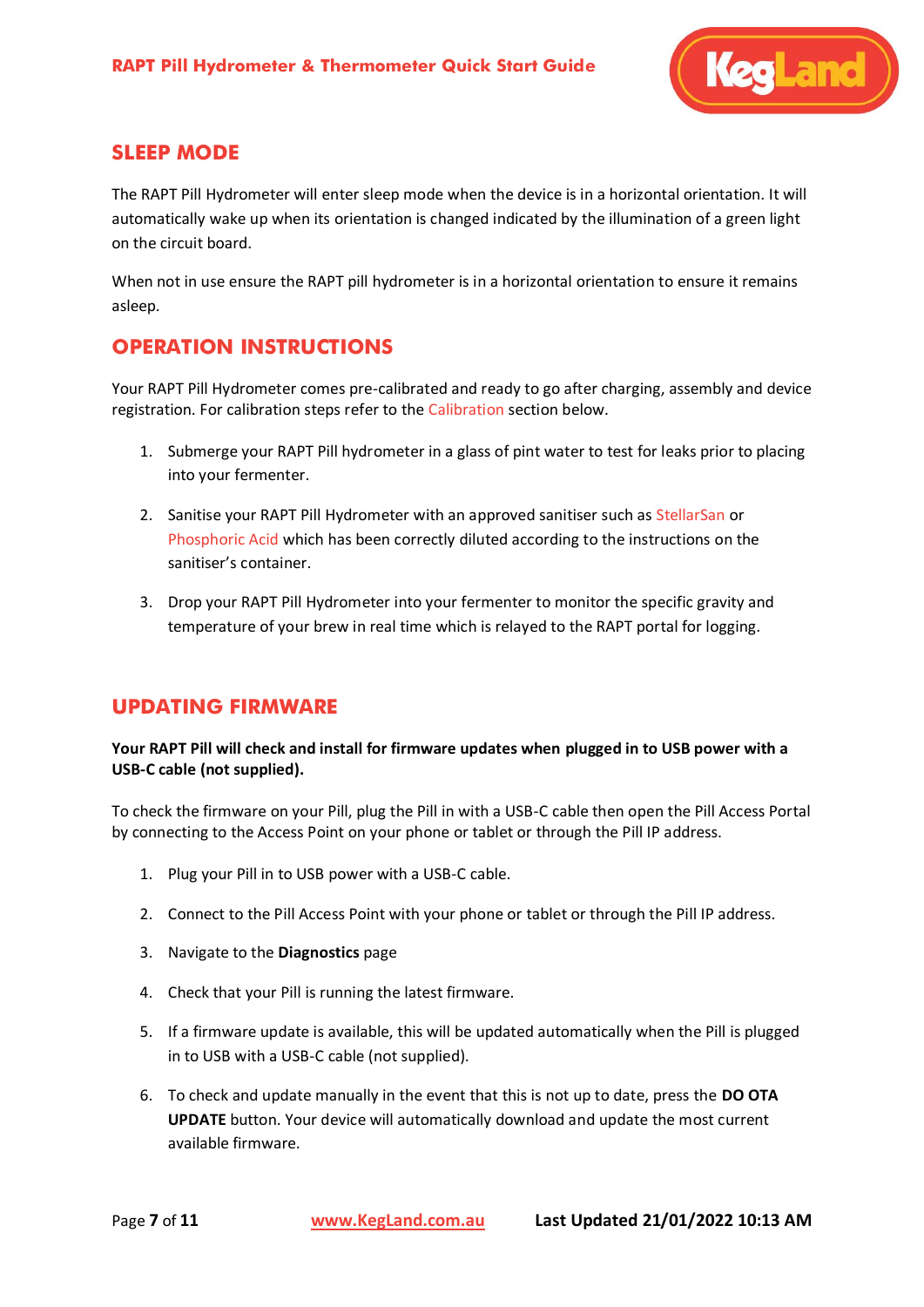

# <span id="page-7-0"></span>**CALIBRATION**

### **Calibration before first use is strongly encouraged for best results.**

Your RAPT Pill comes pre-calibrated from the factory. Due to minor tolerance differences, this calibration can be improved by performing a manual user calibration.

- 1. Plug your Rapt Pill into a charger or computer with a USB-C cable (not included)
- 2. On your smart phone or tablet, open your Wifi settings and connect to the "RAPT Pill XXX" access point (AP) using the password "kegland1". You may not need to enter the password if you have previously connected your device to the Pill's Wifi.
- 3. Your device should automatically open a browser to the Pill Access Portal.
- 4. Once the RAPT Pill Access Portal is open on your phone or tablet, navigate to the **Calibration** tab.
- 5. Select the desired calibration method (Standard, Advanced or Custom) and follow the relevant steps.

**IMPORTANT: The RAPT Pill is designed to disconnect from the RAPT Portal once the USB-C cable is unplugged to preserve battery life. Opening the Calibration or Diagnostics screen will keep the Pill Portal active to allow calibration of the Pill. You will be prompted after to 10 minutes to" Click Here To Maintain Connection" if the calibration process takes longer than 10 minutes.**

Once you have entered a Calibration mode, please assemble your Pill according to the directions so that it can be removed from the USB and calibrated according to the instructions below.

**There are three ways to calibrate your RAPT Pill.**

### **1: Standard Calibration**

### **The Standard calibration mode is recommended for most users**

Standard calibration is the quickest and simplest method of calibration.

- 1. Fill a container of sufficient volume to hold it in suspension with a liquid of known gravity. It is simplest and easiest to use water which has a gravity of 1.000.
- 2. Once the angle reading has stabilised\* enter the gravity (1.000 for water) and press Calibrate. Wait until the screen indicates that calibration is complete.

#### **Your Pill is now ready to use!**

\* The angle will never be completely steady, as it is extremely sensitive. Press Calibrate when the RAPT Pill has stabilised as much as possible.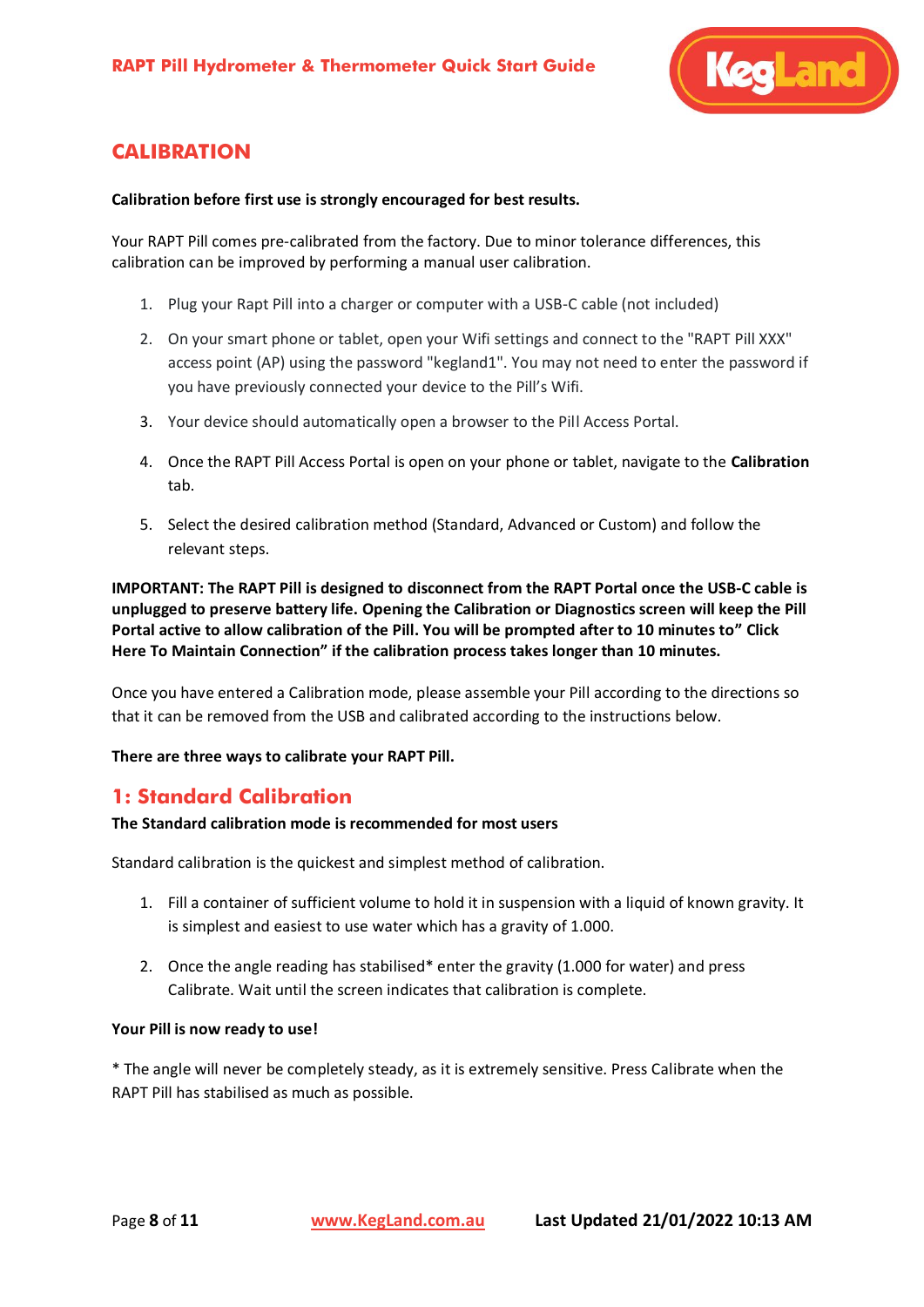

# **2: Advanced Calibration**

### **The advanced calibration mode can give greater accuracy across a wider range**

Advanced calibration is also quite quick and easy, and can provide a more accurate result than Standard Calibration. It is the same procedure as standard calibration, but in addition to water at 1.000, have a solution of a known gravity prepared.

We recommend using a gravity in the range that your fermentation will start  $-1.040$ -1.060 for typical beers, for example.

- 1. Fill a container of sufficient volume to hold it in suspension with a liquid of known gravity. It is simplest and easiest to use water which has a gravity of 1.000.
- 2. Prepare another vessel capable of holding the Pill in suspension with a solution of known gravity in the range representative of the upper limit of your starting gravities.
- 3. Place the Pill in the weaker solution. Once the angle reading has stabilised enter the gravity (1.000 for water) and hit Calibrate. Wait until the screen indicates that calibration is complete.
- 4. Place the Pill in the stronger solution. Enter the gravity as determined by a calibrated hydrometer. Once the angle reading has stabilised press Calibrate. Wait until the screen indicates that calibration is complete.

### **3: Custom Calibration**

### **Warning! Custom Calibration is for advanced users only**.

This mode can provide the most accurate readings across a wider range than the other calibration modes

Only proceed if you are comfortable with spreadsheets and complex curves. If you are working with solutions with gravities higher than 1.080, then custom calibration is advised.

For advanced calibration, you will need to take readings at various gravity points roughly 10 gravity points apart, and make a note of the angle of the Pill at each point. We recommend readings from 1.080 down to 1.000, 10 points apart (so, 1.080, 1.070, 1.060 etc). Note that it does not matter if the gravity readings are not exactly 10 points apart, as long as the gravity reading is correct. Use of a hydrometer that is known to be accurate is quite important.

To perform Custom Calibration, it is easiest to start with the strongest solution and dilute to progressively weaken the solution. It is important to use a calibrated hydrometer to ensure accurate gravity readings.

1. Place the Pill in the first solution of known gravity. Wait for the angle to stabilise, then make a note of the angle and the gravity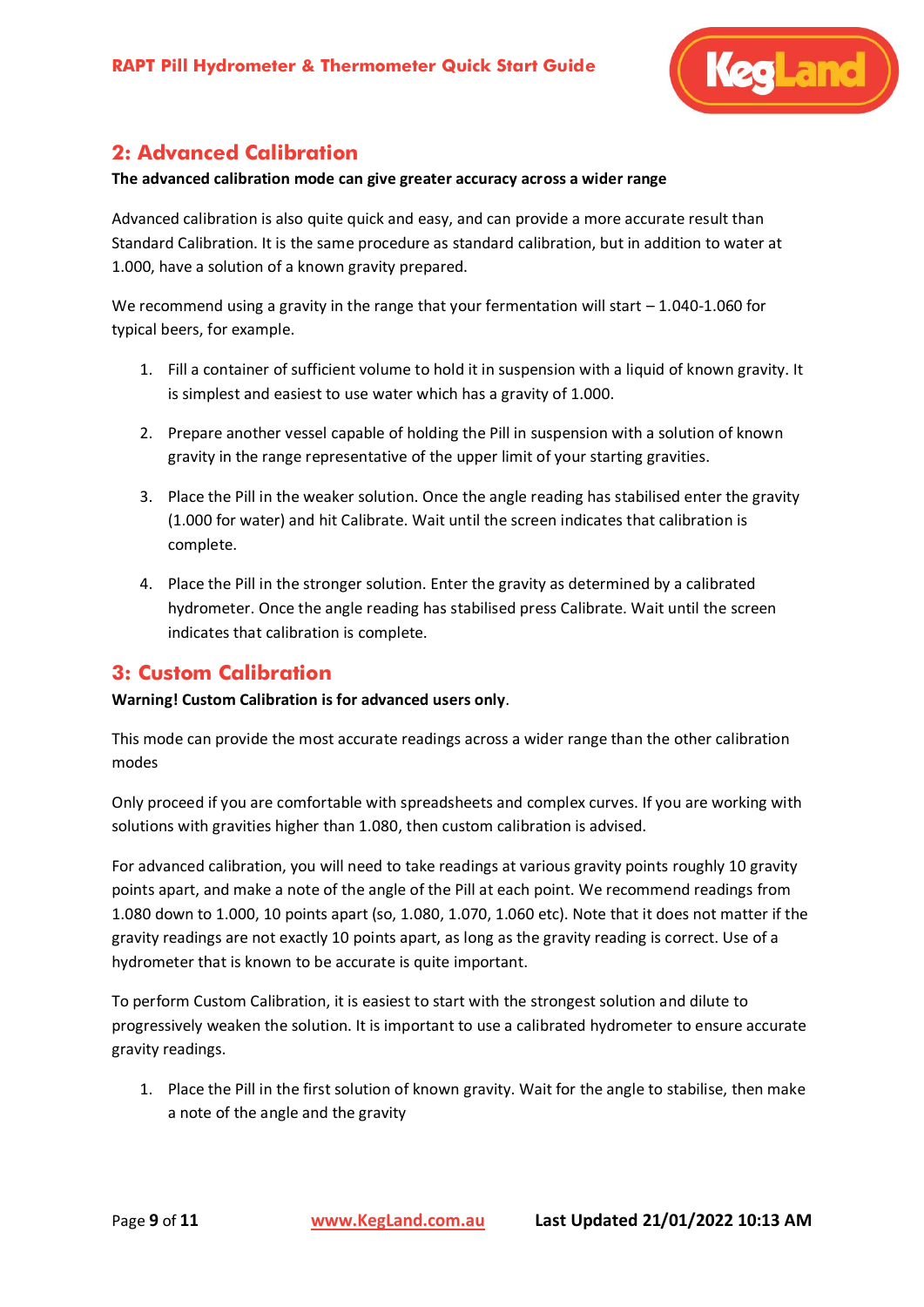

2. Repeat this step for solutions of different gravity, making a note of the angle and the gravity at each step. It is easiest to dilute the starting solution in steps of approximately 10 points. Finish with a reading in a solution with a gravity of 1.000 (IE water).

Once you have sufficient readings, the angle and the gravity need to be entered on an Excel spreadsheet (or similar such as Google Sheets) as a graph with gravity on the 'y' axis and angle on the 'x' axis. The more readings you take, the more accurate this calibration will be. We recommend a minimum of 6 samples, with 10 or more providing a greater degree of accuracy.

When you have created the graph, create a polynomial trend line onto the graph with the degree of the polynomial being *at least* one less than the number of data points. If the trend line creates an irregular curve (such as not passing through the data point at 1.000 correctly or not following a polynomial shape) reduce the number of data points (ensuring that there are still more data points than the degree of the polynomial) until the curve matches.



With 10 data points, a polynomial degree between 5 and 8 will typically give the best results.



Copy the equation of the trend line that is generated once this is done.

Paste this equation into the field provided on the Custom Calibration screen (In Google Sheets, set your label to Use Equation).